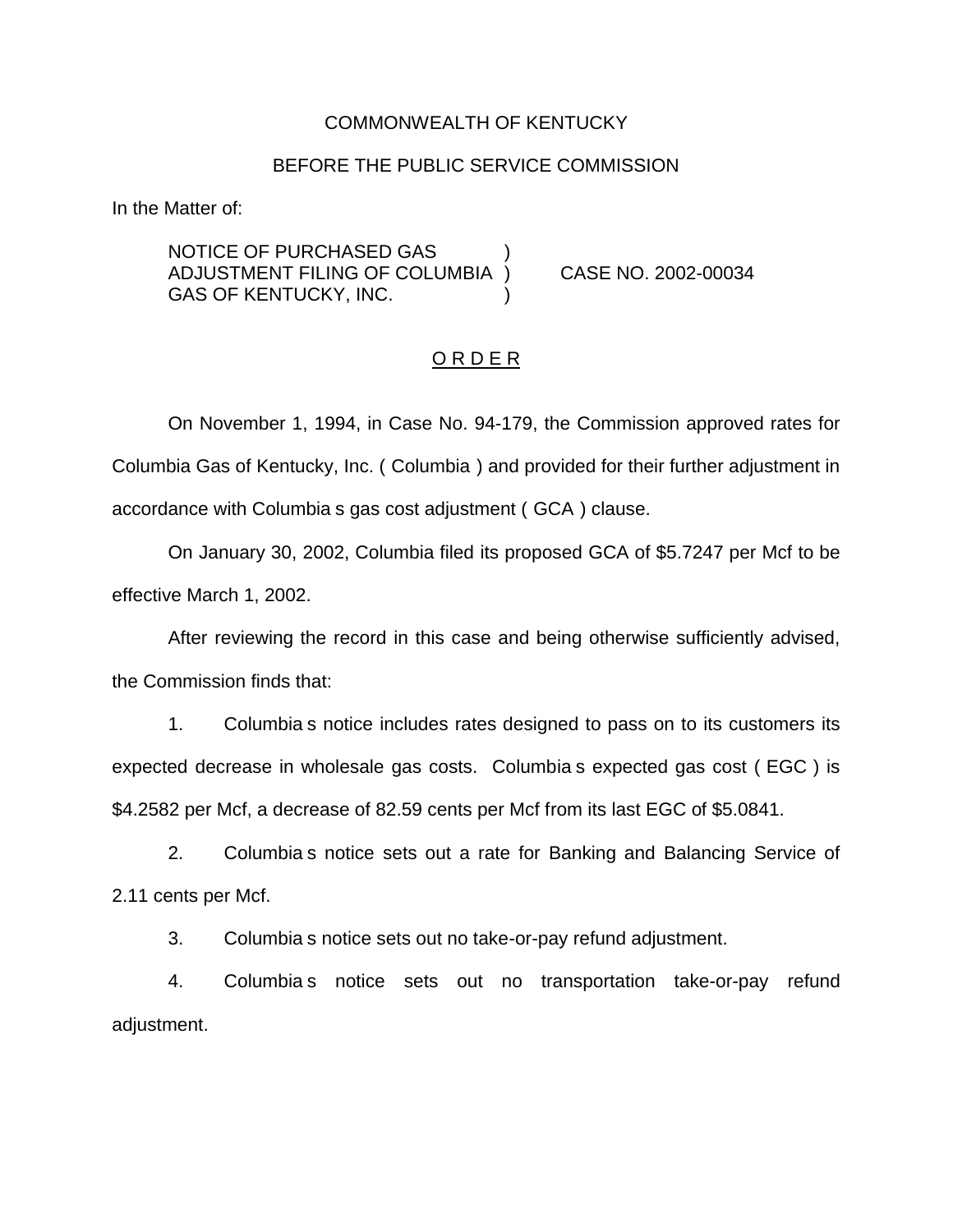5. Columbia s notice sets out no current refund adjustment ( RA ). This represents no change from previous adjustments.

6. Columbia s notice sets out an interim actual cost adjustment ( ACA ) of 28.14 cents per Mcf to collect under-recovered gas cost for the six months ended December 31, 2001. The interim ACA, to be effective for the twelve months beginning March 1, 2002, would be in addition to Columbia s current annual ACA of \$1.0676, which was approved effective for twelve months beginning September 1, 2001. The proposed interim ACA would begin a process through which Columbia would implement semi-annual ACAs as opposed to the annual ACA presently permitted in its GCA clause. Although the Commission does not oppose Columbia implementing such a change, Columbia s existing GCA clause only provides for an annual ACA. In addition, its tariff provision governing interim GCA filings does not address the implementation of an interim, or semi-annual ACA. Therefore, until Columbia revises its tariff to reflect such changes in the timing and frequency of the ACA calculation, the ACA should remain at the previously approved annual level of \$1.0676.

7. Columbia s notice sets out its 6-month balancing adjustment ( BA ) of 12.92 cents per Mcf to reconcile variances from previous refund and balancing adjustments. This represents an increase of 12.97 from the previous rate.

8. Columbia s notice sets out a Special Agency Service refund adjustment of .01 cent per Mcf. This represents no change from the previous rate.

9. Columbia s approved gas cost recovery rate ( GCR ) is \$5.4433 per Mcf, which is 69.62 cents per Mcf less than its previous GCR of \$6.1395.

-2-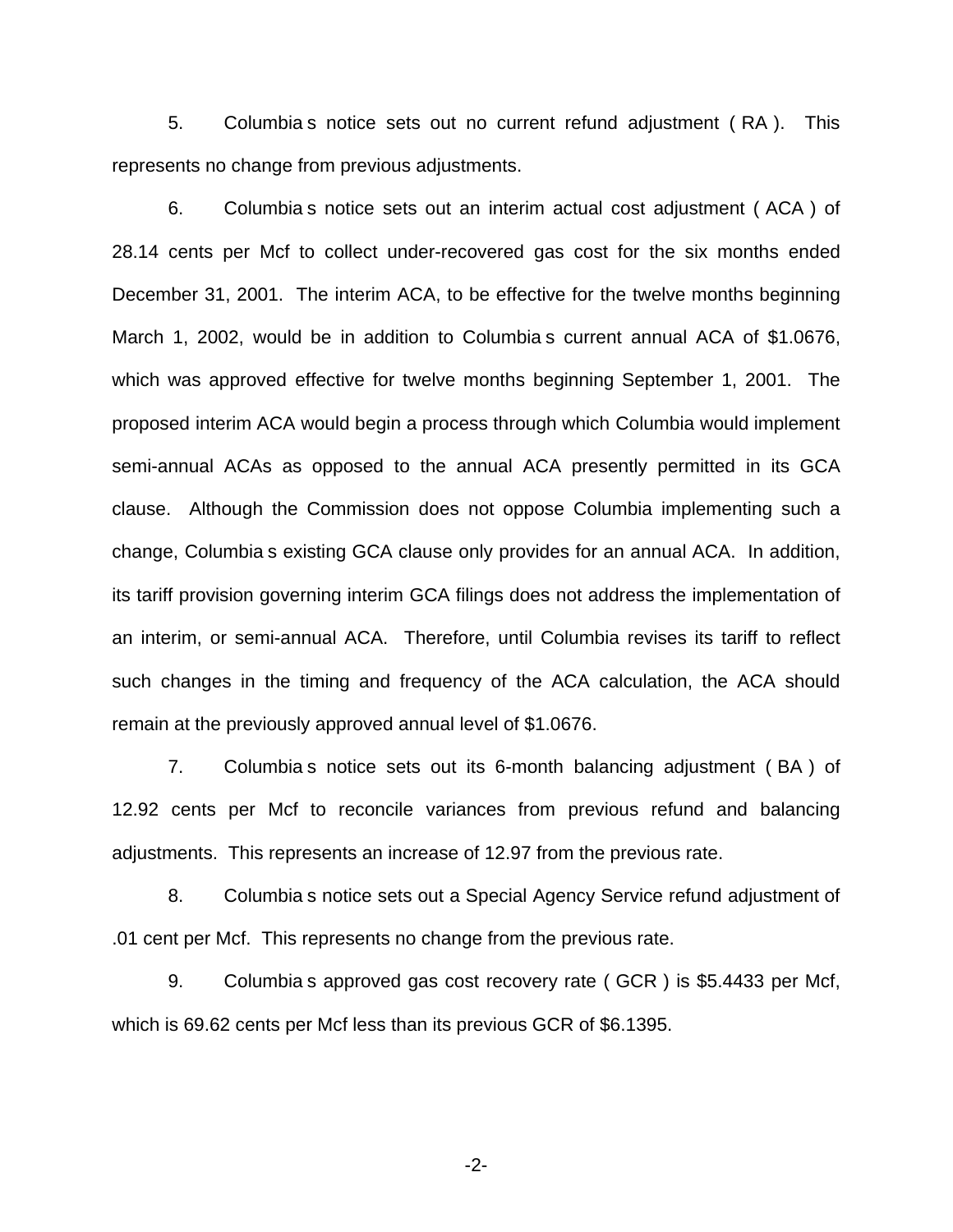10. The rates in the Appendix to this Order are fair, just, and reasonable, in the public interest, and should be approved for gas supplied by Columbia on and after March 1, 2002.

IT IS THEREFORE ORDERED that:

1. The rates in the Appendix to this Order are approved for gas supplied on and after March 1, 2002.

2. Within 20 days of the date of this Order, Columbia shall file with this Commission its revised tariffs setting out the rates authorized herein.

Done at Frankfort, Kentucky, this 28<sup>th</sup> day of February, 2002.

By the Commission

ATTEST:

Deputy Executive Director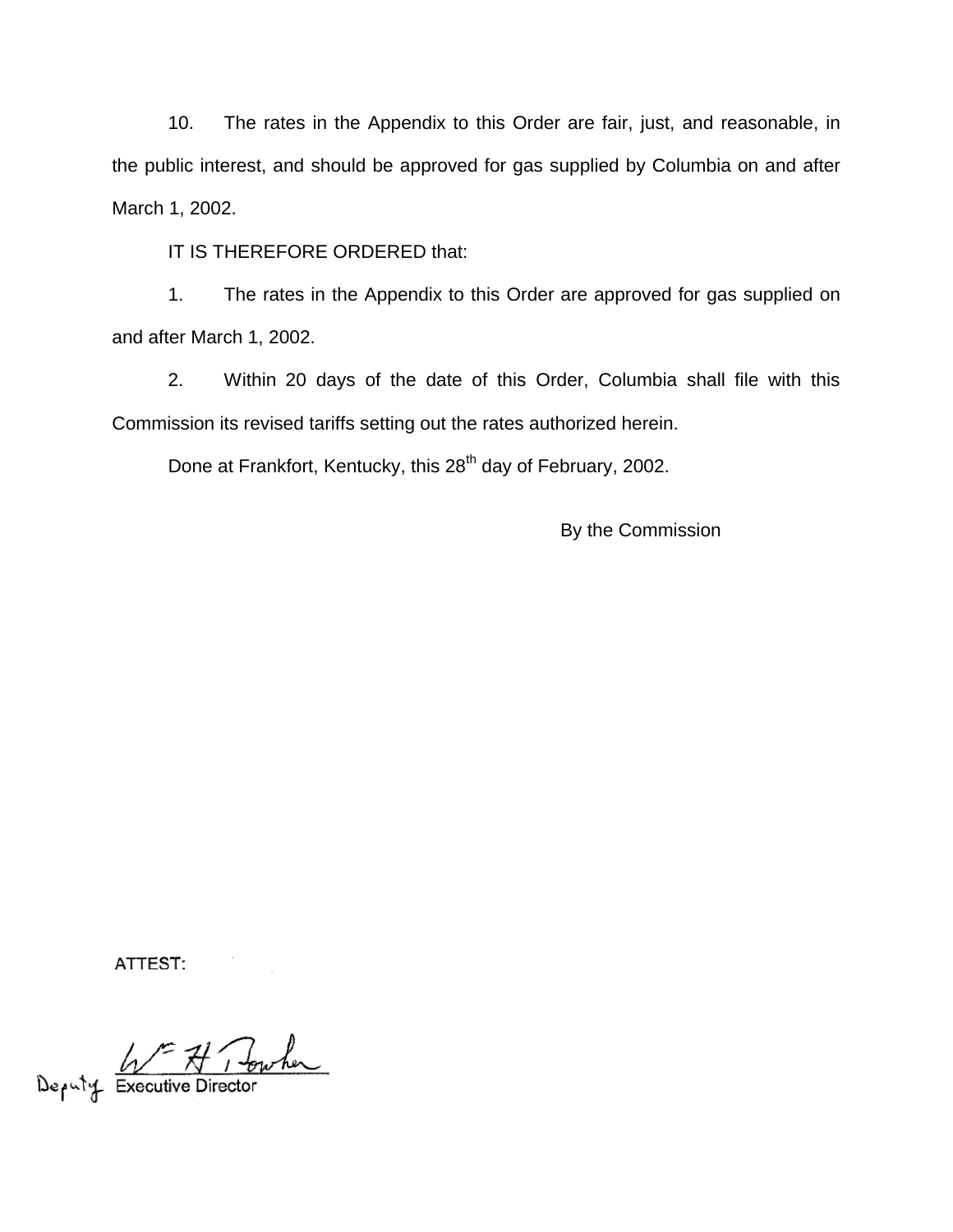## APPENDIX

## APPENDIX TO AN ORDER OF THE KENTUCKY PUBLIC SERVICE COMMISSION IN CASE NO. 2002-00034 DATED February 28, 2002.

The following rates and charges are prescribed for the customers in the area served by Columbia Gas of Kentucky, Inc. All other rates and charges not specifically mentioned herein shall remain the same as those in effect under authority of this Commission prior to the effective date of this Order.

## CURRENTLY EFFECTIVE BILLING RATES

|                                           | <b>Base Rate</b><br>Charge | <b>Gas Cost Adjustment</b><br>Demand Commodity |                    | <b>Total Billing</b><br><b>Rate</b> |
|-------------------------------------------|----------------------------|------------------------------------------------|--------------------|-------------------------------------|
| <b>SCHEDULE GSR</b>                       |                            |                                                |                    |                                     |
| First 1 Mcf or less per mo.               | \$8.10<br>2.1800           | \$1.1585<br>1.1585                             | \$4.2848<br>4.2848 | \$13.5433<br>7.6233                 |
| Over 1 Mcf per mo.                        |                            |                                                |                    |                                     |
| RATE SCHEDULE GSO                         |                            |                                                |                    |                                     |
| <b>Commercial or Industrial</b>           |                            |                                                |                    |                                     |
| First 1 Mcf or less per mo.               | 22.00                      | 1.1585                                         | 4.2848             | 27.4433                             |
| Next 49 Mcf per mo.                       | 2.1800                     | 1.1585                                         | 4.2848             | 7.6233                              |
| Next 350 Mcf per mo.                      | 2.1149                     | 1.1585                                         | 4.2848             | 7.5582                              |
| Next 600 Mcf per mo.                      | 2.0149                     | 1.1585                                         | 4.2848             | 7.4582                              |
| Over 1000 Mcf per mo.                     | 1.8409                     | 1.1585                                         | 4.2848             | 7.2842                              |
| <b>Delivery Service</b>                   |                            |                                                |                    |                                     |
| <b>Administrative Charge</b>              | 65.00                      |                                                |                    | 65.00                               |
| <b>Standby Service Demand Charge</b>      |                            |                                                |                    |                                     |
| Demand Charge Times Daily Firm Vol. (Mcf) |                            |                                                |                    |                                     |
| In Customer Service Agreement             |                            | 8.6497                                         |                    | 8.6497                              |
| Delivery Rate Per Mcf                     |                            |                                                |                    |                                     |
| First 400 Mcf per mo.                     | 2.1149                     |                                                |                    | 2.1149                              |
| Next 600 Mcf per mo.                      | 2.0149                     |                                                |                    | 2.0149                              |
| All Over 1000 Mcf per mo.                 | 1.8409                     |                                                |                    | 1.8409                              |
| Former IN8 Rate                           | 1.0575                     |                                                |                    | 1.0575                              |
| <b>Banking and Balancing Service</b>      |                            | 0.0211                                         |                    | 0.0211                              |